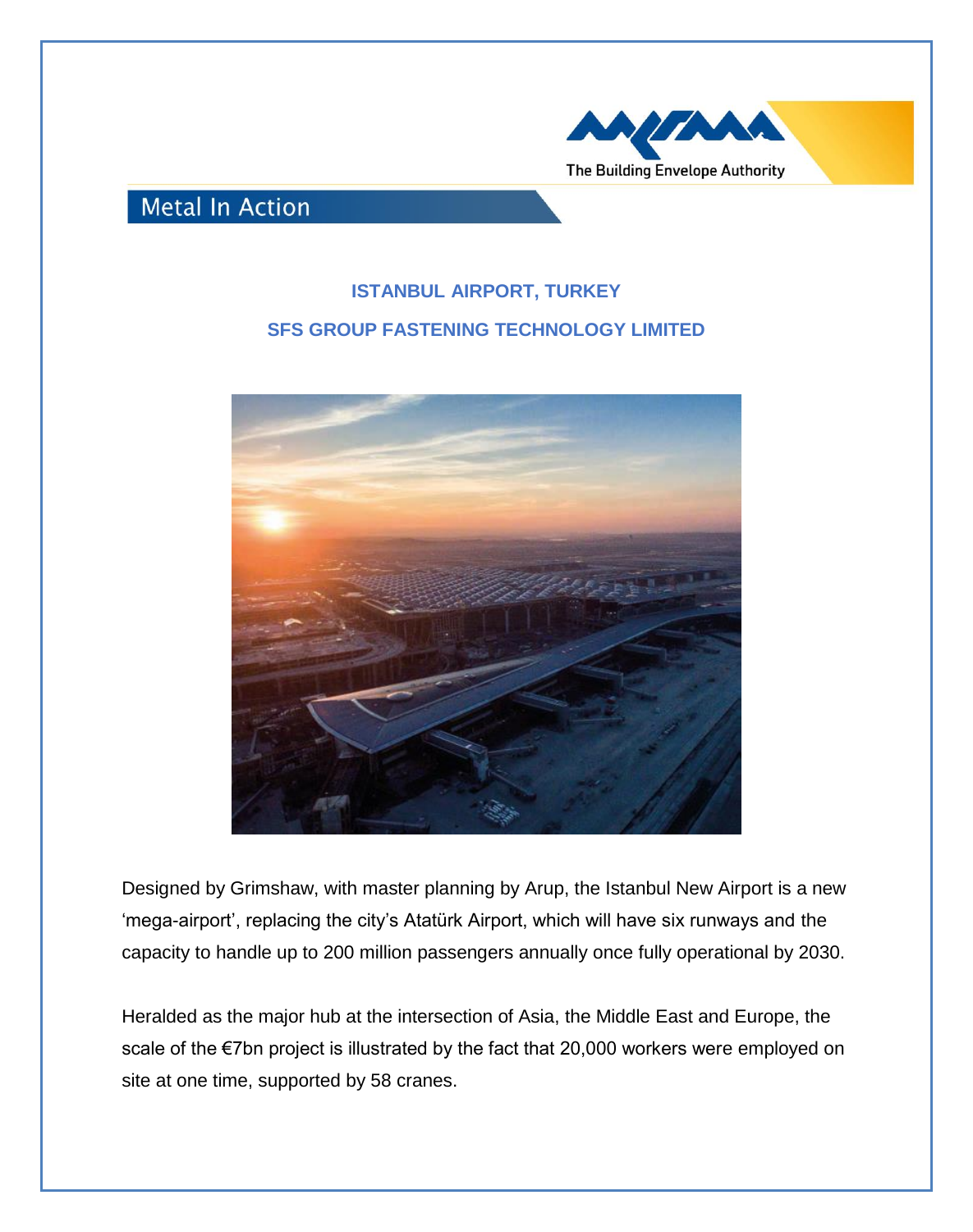To protect maintenance teams with restraint systems, removing the possibility of a fall, the responsible contractor selected to use the Horizontal Lifeline system from SFS. This UK-designed and manufactured system has been installed across the 400,000 square metres standing seam roof, with 2,200 high load posts, which feature a special customized surface finish, interlinked by 18km of stainless steel wire. The result is a highly effective fall protection solution which is aesthetically sympathetic, comfortably accommodating the design intent.



The system was part of a package of building envelope solutions provided by the SFS Group. This included a range of high performance SFS SL2, SD6 and SD14 fasteners for the standing seam roof, plus thousands of GESIPA BULB-TITE<sup>®</sup> blind rivets. Close collaboration between the SFS teams in the UK and Turkey ensured the client could take full advantage of a tailor-made package backed with market-leading technical support and a team resourced to fulfil the tight delivery schedule.